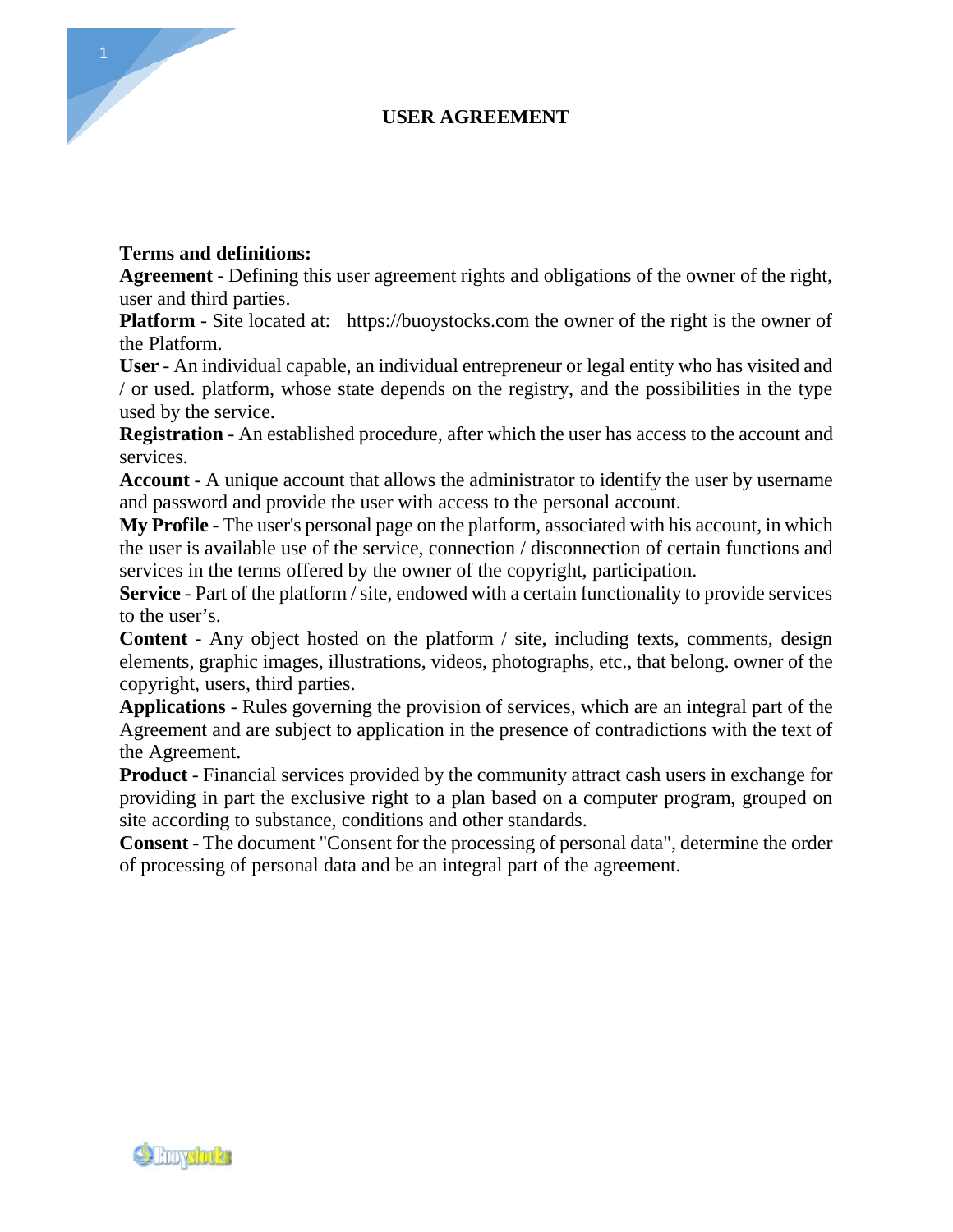# **1. General provisions:**

"**BUOYSTOCKS** hereinafter "Community"), validly established and being a licensee of a site located on the Internet at: https://buoystocks.com (hereinafter, buoystocks.com), (developer and owner of copyright https://buoystocks.com (hereinafter, copyright holder) offers the Internet user (physical use https://buoystocks.com in their own interest, whether acting on behalf and in interest of the legal system.) (hereinafter, "user") use https://buoystocks.com and hosted in services (hereinafter, "services") in the terms established in this user agreement (hereinafter, the "Agreement") The agreement enters into force as of the moment of expression by the user in accordance with its terms in the manner provided in clause 1.4 of the agreement.

**1.2.** This Agreement is governed exclusively by the conditions and procedure for using buoystocks.com. The provisions of this agreement are mandatory for all users registered by buoystocks.com, or when you start using any of the services. The community offers the user under the terms of the Agreement. take advantage of the features, services and facilities of buoystocks.com. (hereinafter, "services"). The terms of the sale of shares in the exclusive right of will be established a computer program with reimbursement in accordance with this agreement and agreements concluded on its basis.

**1.3**. The use of services is also governed by contracts. Communities located in each section of the corresponding service in buoystocks.com. This Agreement may be modified by the community without or special notification of the user, to which the user is in advance agrees, the new version of the agreement will take effect from the moment of your Internet hosting at the address indicated in this paragraph, if otherwise, the new edition of the agreement provides.

# **The current version of the plans is found on the page buoystocks.com**

**1.4.** From the opening of a user account from any technical point, devices with Internet browser and any page in the buoystocks.com sections, including any mobile application of buoystocks.com, and when beginning to use any service, the user expresses his in accordance with the terms of this agreement in full, without any reservation and exceptions when accessing buoystocks.com services; The user acknowledges that they have celebrated and approved this agreement with the acquisition of each of the types of services and products contracted, and also gives their consent to the execution of the actions by the community.

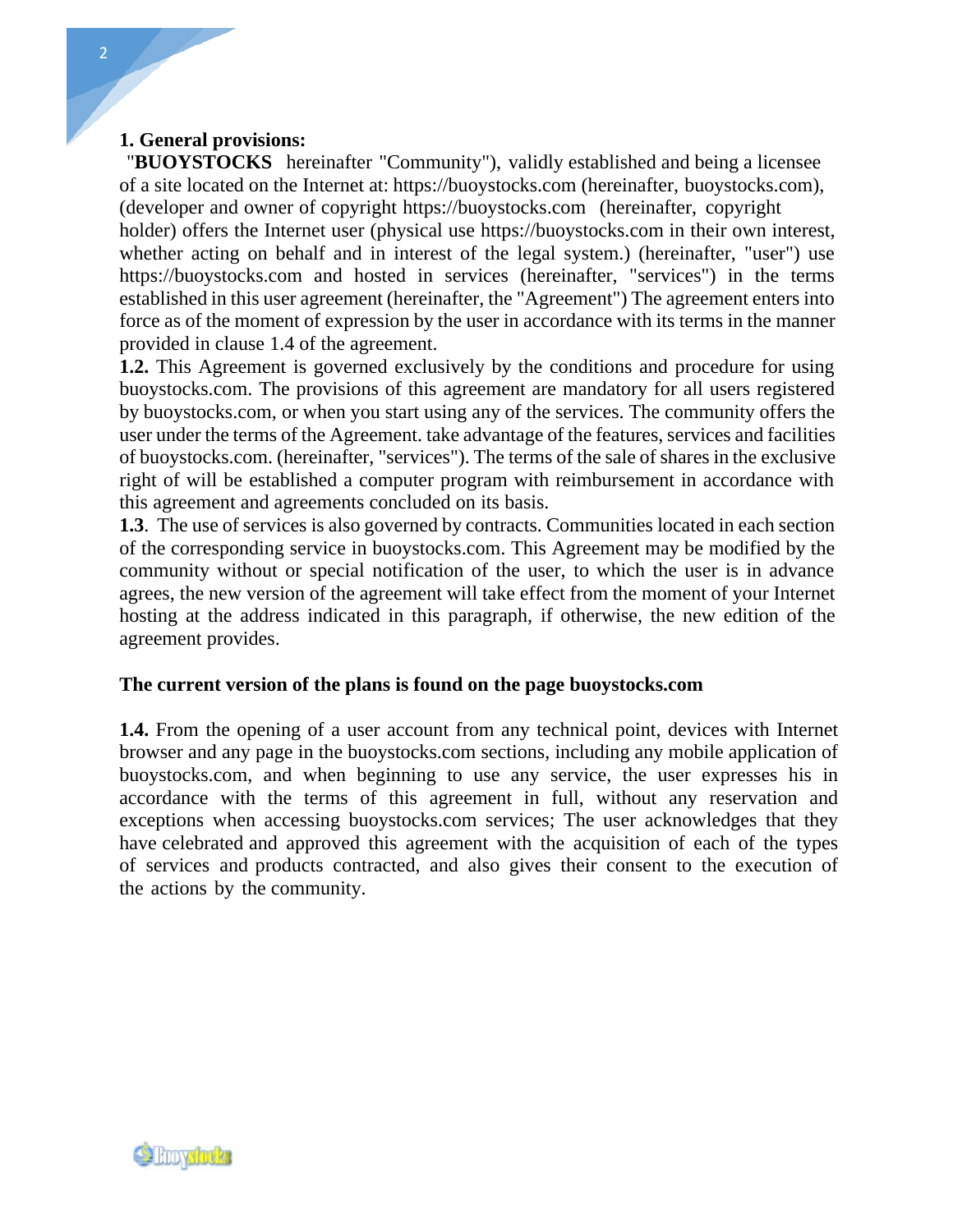## **Agreements concluded**.

The actions of the user are considered legally significant and certified by the electronic signature of the user in the event that after the user authorization procedure in the personal account. At buoystocks.com using your personal username and password. At the same time gain access, like any other type. The use by the user of the Products, and Services (acquisition of the service, the provision of goods and any other action that may arise, or related to the execution of contracts) proposed by the community, qualify as impartial acts and entail the act of conclusion.

# **Contract**

Use of the services of the site once completed by the user authorization procedures to enter your personal account and the password is recognized as the realization of actions in the user's personal account and agreement with the terms of the agreement. In case of disagreement of the user with any of the provisions of the agreement, the user has no right to use buoystocks.com and must refrain from using it. In case the community was making changes to the agreement in the way provided clause.

**1.3.** If there is an agreement, with which the user does not agree, he is obliged to stop using buoystocks.com. The disagreement of the user with the terms of the provision of Services, Products within the community, may be expressed only as a presentation to the community of a message with detailed motivation. (claim) and real denial or immediate termination of the use of products, and services in the community.

User notification to the community of disagreement with particular, interaction conditions, without real termination of use. Community services do not indicate disagreement of the user. Continued use of the Services and Products in the community, even after expressed disagreement qualifies as approval conditions on the part of the user expressed passively. **2. User notification to the community of disagrement contribution**<br>without real termination of use. Community<br>user. Continued use of the Services and Pro<br>disagreement qualifies as approval condition<br>2. User registration.

**2.1.** For services in user registration buoystocks.com it is required that the personal account has an email address, a telephone number. To register a personal account, the user must click on the "Registration" link on the page. https://buoystocks.com and enter their names, email and password, after registration, the user will receive an email to your email address with a link to activate your account. Confirmation of the email addresses are accepted by these conditions; the User confirms that you are over 18 years old.

**2.1.1.** When registering, the user enters the necessary authentic data and when completing his registration, he must send us the corresponding KYC documents to validate his personal information data inside the platform, in order to gain access to the different products or services.

**2.2.** The user independently chooses a password to access his personal account. Community can set password requirements (length, valid characters, etc.). At the same time, the community in no way has access to verify the information provided by the User, henceforth "Credentials" is not subject to third parties. People for the accuracy and reliability of credentials.

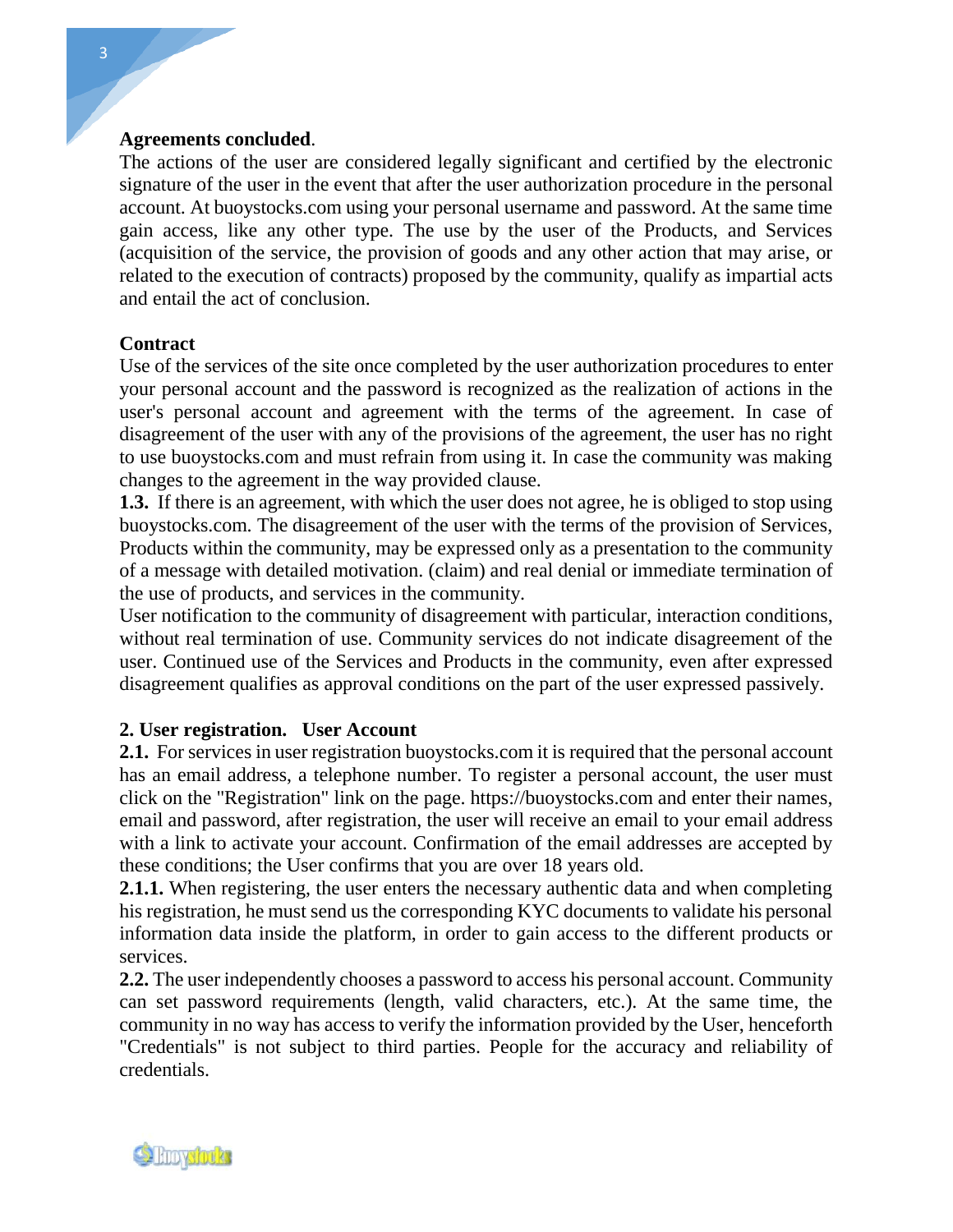**2.3.** The personal account is a separate section on buoystocks.com where information about the actions performed by the user is stored, information available only to the registered user is very personal, the dashboard is created to help the user.

**2.4.** To enter the personal account, the User must click on the link "Login" of the page / section buoystocks.com and enter your Email (used when creating account) and password, if the User does not remember the password to enter to your personal account, you must click on the link "Forgot your password?" and act in accordance with the additional instructions.

**2.5**. Publishing credentials and other data and information, in accordance with the Agreement, the User is governed by the rules of the Community, in which the processing of accounting and other information about their information and account within their user profile. If the user agrees to transfer accounting data of his account and of another type to third parties, including for the purposes of processing, to ensure the operation of buoystocks.com, services, the implementation of partnerships with other similar and community programs and services, you should not expose your login credentials to your account for security.

**2.6.** The purpose of processing the user's credentials is to allow the latter to use the Services and grant additional functional use rights. (software) characteristics of buoystocks.com, such as plans and acquisition of assets, analyze the results obtained, statistical data, profits and benefits, the implementation of other actions described in the agreement. The processing of user credentials is carried out within the period of time from the moment the user registers and until their withdrawal from the account.

**2.7.** The user accepts that the Community is in a continuous process of registration. The processing of credentials has the right to carry out the following actions: collection, systematization, accumulation, storage, use, destruction and others necessary for the execution of the agreement. After registering an account at buoystocks.com, the community has the right to complete the user's account with content, adding on the user's orders, data and other information. However, the user agrees not to place the email and other personal email addresses in the services buoystocks.com with information of other users or third parties without their personal consent to benefit from such actions, this would violate our Agreement.

**2.8.** The user is personally responsible for the security of his password and the data of his information.

**2.9.** The community is not responsible and does not guarantee the security of the user's data in the following cases: transmission by the user, to third parties (intentionally or through negligence) of the password; or third party access to the user's email account using software tools that allow password selection and / or decoding; Third-party access to email. Account box simply by selecting a password; User breach of the recommendations specified in this agreement or service interface.



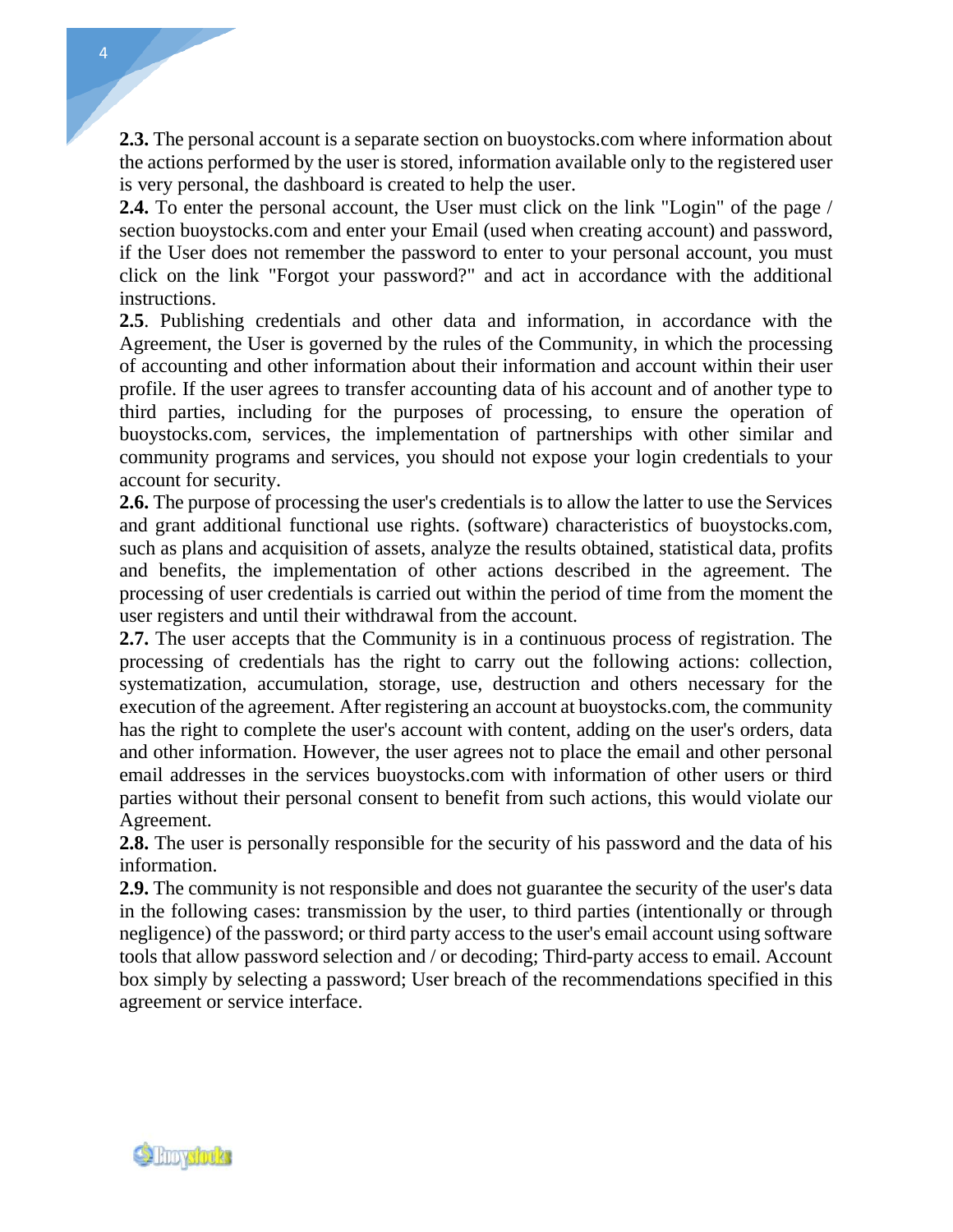**2.10.** Personal information of the User, contained in the personal user account.

**2.11.** The user is solely responsible for the security (resistance has guessed) of the means chosen by him for access to the account, and also provides them with confidentiality independently. The user is solely responsible for all actions (and their consequences) within the framework or using the Account Services. User registration, including cases of voluntary transfer. User data to access the user's personal account, to third parties in any condition (even under contracts or agreements). At the same time, all actions within or using the services under the user's account are considered to be produced by the user, except when the user is well provided by clause 2.12.1. of this agreement, and notified the community about unauthorized access to the services through a user account and / or any violation (suspected violation) confidentiality of your access account (password).

**2.12.** The user agrees to comply with and execute additional recommendations from the community in addition to those contained in this agreement, and in relation to improving the security of his account and personal account such as activating two-step security. In case of non-compliance with additional recommendations, the community will not be responsible for damages caused to the user as a result of illegal actions of third parties who have obtained access to personal services and user account. **2. 12**.**<sup>1</sup>** The user agrees to notify the community immediately of any unresolved case of article 2.12.1. of a suspicion of a user using your password or account, or any other security

breach; 2.12.2. close your account session (complete each session with the "Exit" button) at the end of the work with your account per record. The community is not responsible for the loss or corruption of data. which may occur due to non-compliance with the recommendations set forth in section 2 of this Agreement.

**2.13.** The password of the user can only be restored in case of precise and complete indication of the information specified in the account register. If the user has neglected their accurate, correct information and complete registration information, contacting Buoystocks.com Customer Service will not be able to access the guaranteed password recovery. Community recommends saving the password and completing the registration form for the Services exactly true and complete.

**2.14.** The user has the right to delete his account at any time, registered with buoystocks.com.

**2.15.** A conclusion of this agreement the user confirms, that does not apply to people who perform terrorist financing activities, carrying out legalization of funds obtained by criminal means, etc. Means provided by the user for the purchase. The products and services of the community are legal in nature, legally acquired and belong to the User on the basis of property rights. In case of breach of these guarantees, the user must refuse to enter into this agreement.

**2.16.** If the user is legally married, the user guarantees that the products, and services of the community acquired by him at the expense of goods belonging exclusively. The user or the property acquired during the marriage, however, the second spouse is informed of the user's intentions to purchase services. In the Community and they expressed their agreement.

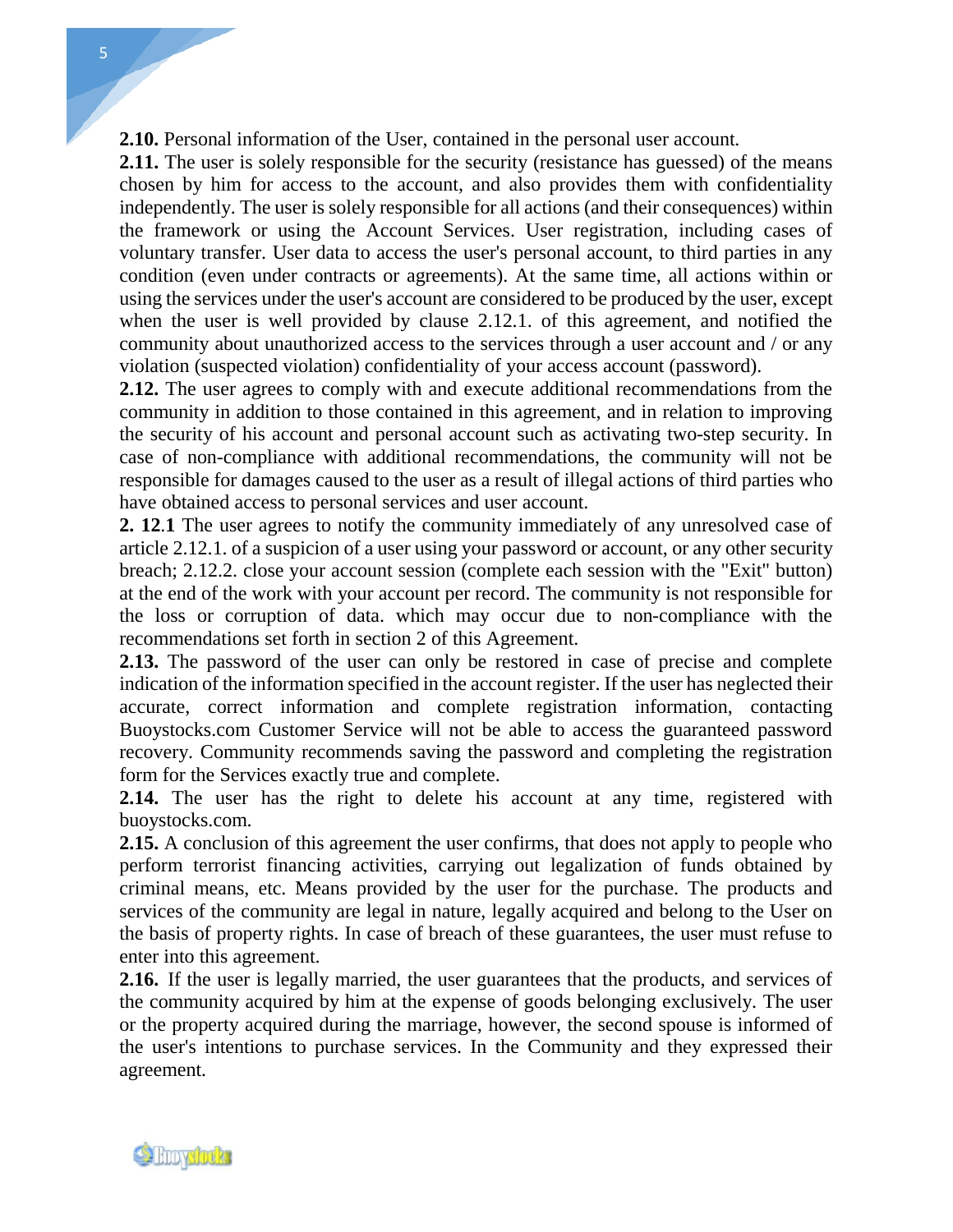**3.** General provisions on the use of the Services.

**3.1.** buoystocks.com is created for the purpose of carrying out activities with the assistance of users in the implementation of their activities in order to obtain income buoystocks.com provides access to the Services that are available through a personal computer and mobile devices as currently existing and those that will be developed in the future.

**3.2.** The user acknowledges and accepts that there are several services that contain variations in their contractual period of time, and that the presence of this time is necessary condition of the use of the services. The user also understands and agrees that the services may contain messages such as automatic notifications and newsletters.

**3.3.** The community does not accept responsibility for a user who does not comply with their tax payments and is not responsible for that breach, our platform will provide the benefits obtained to each user for these purposes. By using BuoyStocks.com, you accept these terms and conditions in full. If you do not agree to these terms and conditions or any part of these terms and conditions, you should not use this website buoystocks.com. You understand and accept that we will not be responsible for any loss or damage due to any reason beyond our control such as a total crash of the cryptocurrency market. By using BuoyStocks.com, you acknowledge that you are familiar with these risks and that you as the user are solely responsible for the results of your decisions. We do not accept any responsibility for any consequential loss arising from the use of this BS bot trading service or Bot Software Product in a total bear market, this means a paralyzed market without movement. You understand and accept that the above results are not necessarily indicative of future performance. BuoyStocks.com is not responsible for the performance of external factors, such as, for example, the performance of exchanges, over which we have no influence. In case of financial or personal losses and / or financial damages due to such events, we cannot be held responsible for them. Despite careful investigation and complete supply of all information, we are not responsible for any possible loss. The community is not responsible for possible losses in exchange markets or other investments. We always recommend purchasing our BS bot trading plans at your own risk. We take the protection of your data and your acquired plans very seriously, for which we will always be committed to protect. Emails, names and all additional personal information are treated in an absolutely confidential way by us and are used only for internal purposes. The sharing of your data to any other entity is excluded. Any account that is associated or linked to spam delivery activities or any other illegal activity, will be canceled immediately without prior notice and without refund. Any source code sent by you will remain your intellectual property. However, any content, including source code, that you have made public, cannot be removed by request and will remain available to the public. BuoyStocks.com will not access your strategies within the Trading Bot software unless you have granted permission or are required for maintenance. BuoyStocks.com reserves the right to update and change the Terms periodically without prior notice. Any new feature that increases or improves the current Service, including the release of new tools and resources, will be subject to the Terms. Your continued use of the website and / or the guide after such changes will constitute your consent to such changes. Service for the user's purposes. All issues of granting internet access rights and configuration for this relevant equipment and software products are resolved by the user independently and are not subject to this agreement.



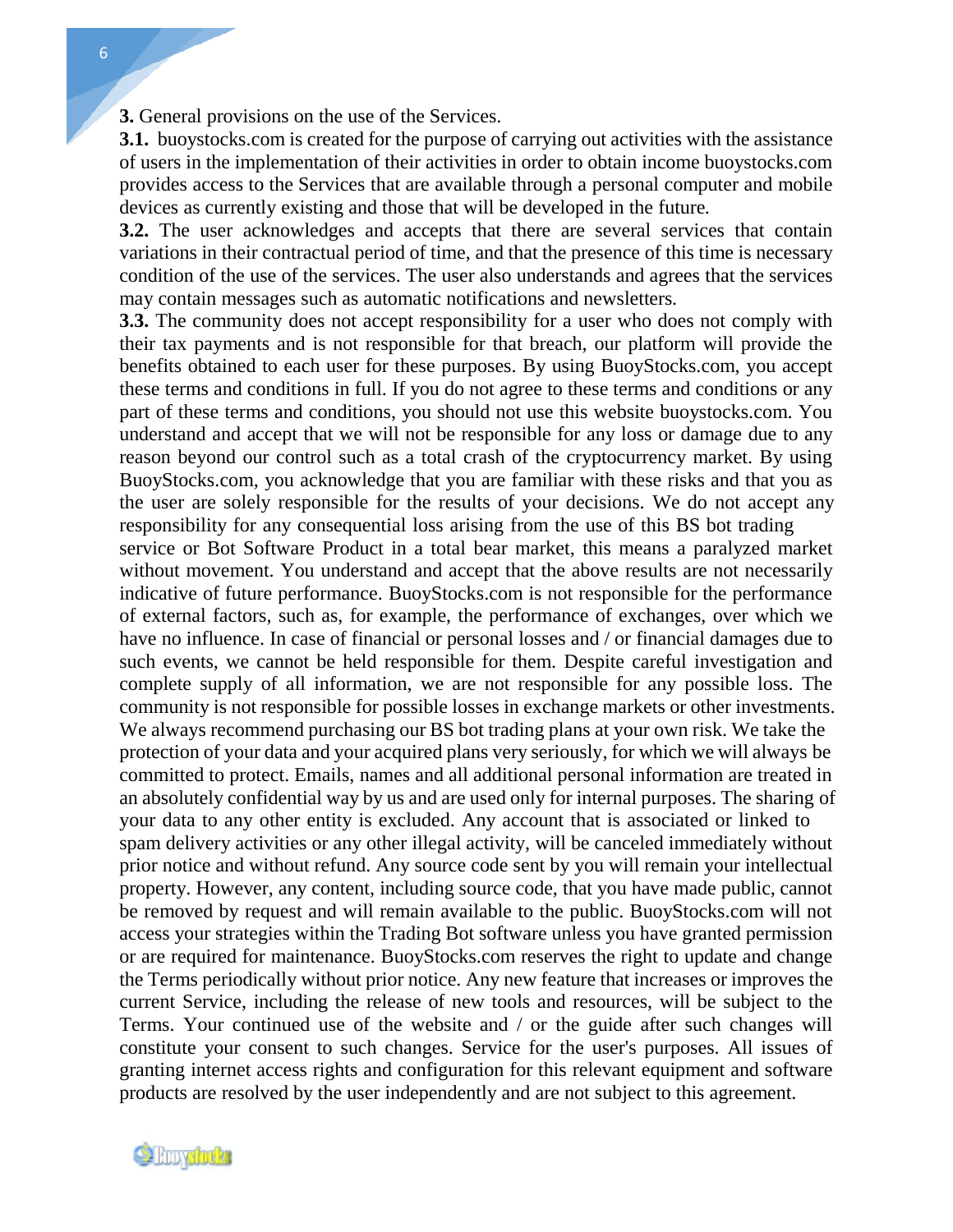**3.4.** The user agrees that the community may collect user statistics for anonymous services. **3.5.** Community has the right to send by SMS to user's informative messages related to the Services.

**3.6.** The community can install any requirements and restrictions for the registration buoystocks.com and use of the Services

**3.7.** To use our Trading Bot software as a set of programs in the cloud, the community provides the user (licensee) with a simple right of free and periodic (non-exclusive) use of the free functional license (software) under buoystocks.com.

**4.** Conditions of use of the Services.

**4.1.** The user is solely responsible for giving consent to third parties for their actions related to the use of Trading Bot software, including, if such actions lead to the violation of rights and legal actions. Interests of third parties, as well as for compliance with the law.

## **Use of the Services.**

**4.2.** When using the Services, the User cannot:

**4.2.1.** Pretending to be another person, or representative of organizations and / or communities without sufficient rights, including for employees buoystocks.com, as well as apply any other form and method of illegal representation of others in the network, as well as to introduce the community confusing about the properties and characteristics of any kind, whether subjects or objects; 4.2.2. send, transmit or publish and / or distribute content buoystocks.com, in the absence of rights to such actions in accordance with the law; 4.2.3. interrupt the normal operation of buoystocks.com and Services; 4.2.4. to take action to infringe restrictions and prohibitions imposed by the Agreement; 4.2.5. of the contrary violate the law, including international law. 4.3. The user, using the functionality of the Services, agrees. The information of that user may be transmitted by the need of the Services ordered by the User, and exclusively in order to provide adequate services. Community in law: 4.4.1. Suspend or cancel the user's access (third party unauthorized access) to the user's personal account in case of violation of the terms of this Agreement. **4.4.2.** Add, modify, delete the Content at your discretion. 4.4.3. Remove information published on the site and on social networks. The user's networks when said information violates the terms of this Agreements, rights of third parties.

**4.4.4.** Terminate the operation of the Platform, restrict or retain access to it for the time required by technical maintenance and / or site updates.

**4.5.** All the calculations between users, the community and other participants that use the platform, even when purchasing the products, and community services are done exclusively, when using units of value. BS -Actives are created to value the BouyStocks.com platform, the BS Assets are not for retirement purposes, but for conversion to local currency, in an account to withdraw financial assets. These BS assets are used to use them as funds depending on the conditions and preference of the partner. The BS assets are intended to increase each day of value, with a percentage product of the earnings for benefits of BS trading bot, and these BS you can convert or exchange for local currency these injections of value for the BS will be on the part of our community.



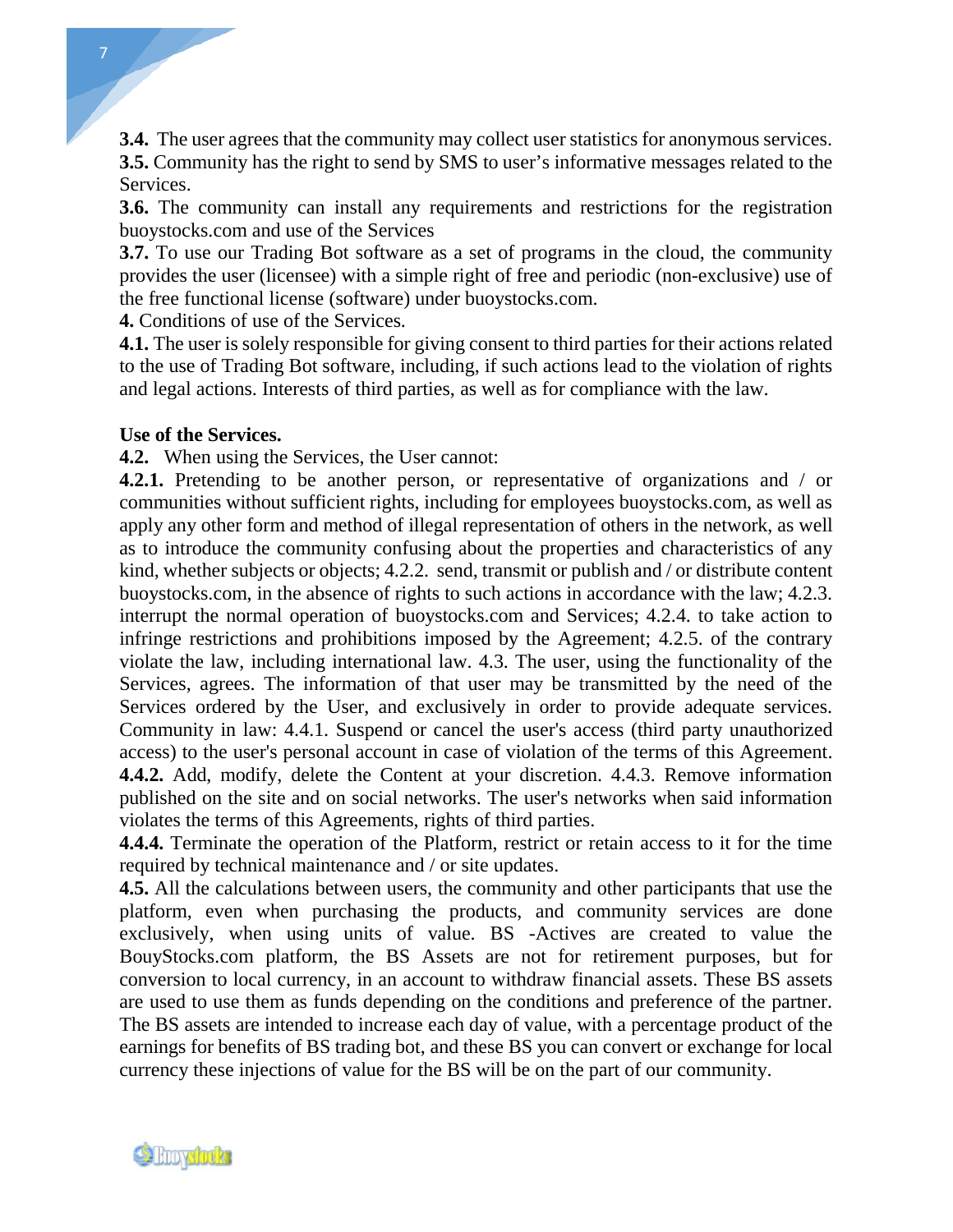**4.5.1.** By agreement of the parties, the cost of the initial unit of account of BS BOT its value at the time of conversion of other assets or other digital assets in progress (cost) may vary positively. BS BOT can be modified in their total amount, both to increase or decrease their cost, by the community unilaterally, depending on the economic objective processes and circumstances, to which the user gives his consent in advance.

**4.5.2.** The parties agreed that the Community has the right to suspend all or limit users' ability to purchase Products, and community services, as well as to limit (suspend) the conversion and removal of units used for buoystocks.com platform, in case of changes significant in the market and in markets for the main digital assets expressed in: substantial (more than less than 20% during the day) decrease in the trading volume of digital assets, A significant reduction (more than 20% during the day). Main digital assets or weighted average price.

## **5. Termination of the user account.**

**5.1.** The user accepts that the community reserves the right to cancel the user account at buoystocks.com at any time without prior notice to the User.

**5.2.** An account can be terminated on due to the following reasons: a) A violation of the provisions of this agreement, as well as additions, are its integral part. b) By a request of the authorities, in accordance with legislation; c) In case of distribution by the user of negative information, not confirmed on the Company; d) in connection with unforeseen technical problems of character or safety circumstances, etc.

**5.3.** The community has the right to delete the user account at buoystocks.com and / or suspend, restrict or terminate access to any of the services, if the community finds in the user's actions incur some violations of the terms of this Agreement, without explaining the reasons for such actions.

## **6. Exclusive rights of the contents of the services and contents.**

**6.1.** The user agrees not to reproduce, not copy, not repeat, not sell or resell, and also not use for any commercial purpose and not bring to the notice of all, not distribute the programs assigned to the user by buoystocks.com, in all or any part of the services buoystocks.com (including the content available to the User through the services), or access to them, except when the user has received such permission from the community.

**6.2.** All available objects, used in the services and buoystocks.com, including design elements, text, graphic images, illustrations, videos, computer programs, databases, music, sounds and other objects the content of the Services), as well as Any content published on the services of buoystocks.com are subject to copyright and its use is exclusive only to users of the community, and a different use that affects the objective of the community, may be causing a violation of copyright.

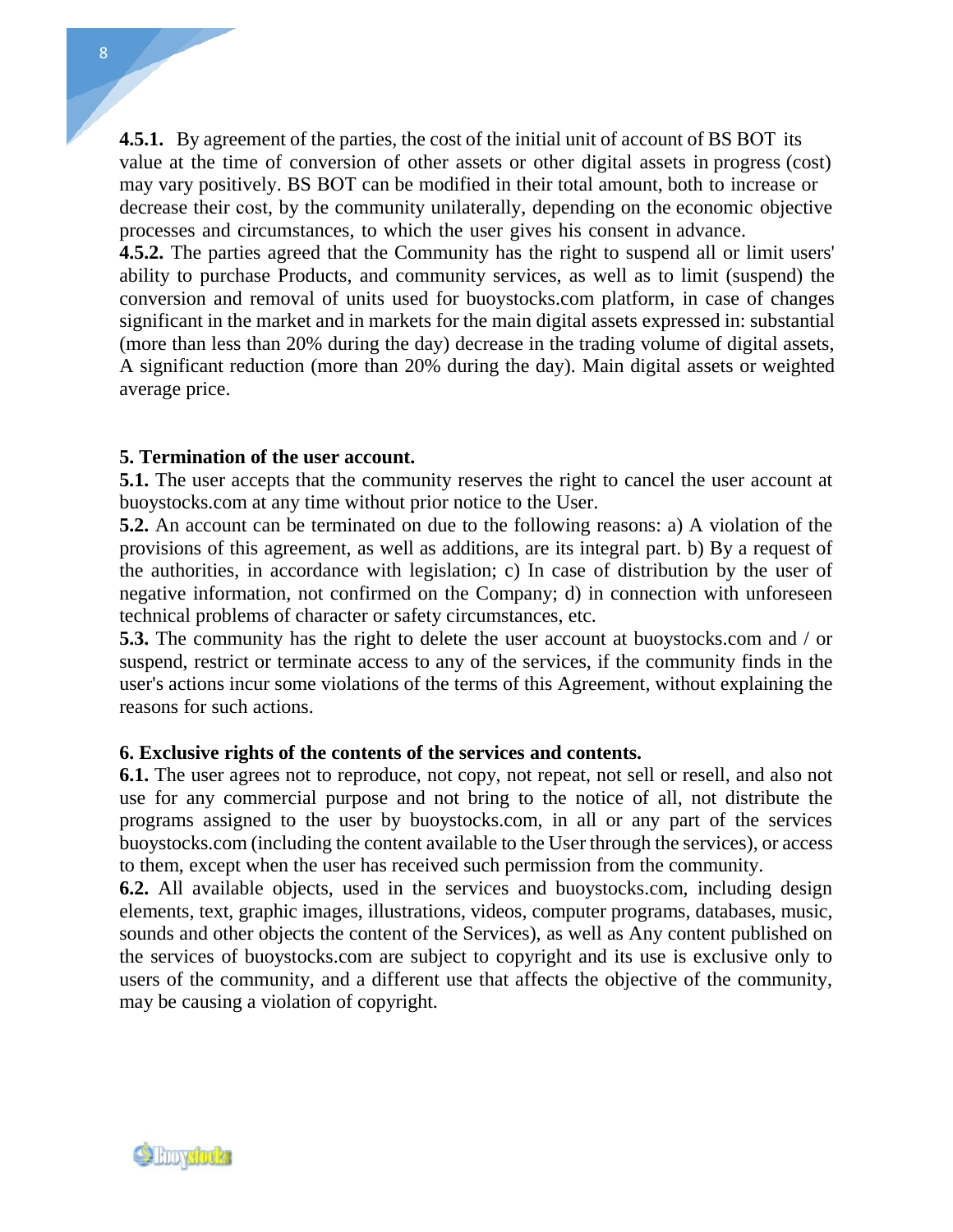9

**6.3.** Use of content, as well as any other element. The services on buoystocks.com are possible only within the framework of the functionality offered by the or another service. There are no content elements of the Services of buoystocks.com, but also any content posted on the Services of buoystocks.com cannot be used without prior permission of the owner of the copyright. Its use implies, including: reproduction, copying, processing, distribution to any base, screen of pictures, etc. Exceptions are cases directly stipulated by law. The use by the user of the content elements of the services, and also any content for non-commercial personal use, is allowed subject to the preservation of all notices of copyright, related rights, trademarks, other notifications of authorship, preservation of the name (or pseudonym) of the author / owner in unchanged form, keeping the corresponding object unchanged. The exceptions are cases expressly provided by law.

## **7. Sites and contents of third parties.**

**7.1.** The services may contain links to other sites on the Internet. (third-party websites). The specified third parties and their content are not verified. Community for the fulfillment of certain requirements (credibility, integrity, legality, etc.). The community is not responsible for any. information, materials published on third party sites to which the user obtains access using the services, including for any opinion or statement expressed on third party sites, advertising, etc., as well as the availability of said sites or contents and the consequences of their use by the User.

**7.2.** Link (in any form) to any site, product, service, any commercial or non-commercial information published on buoystocks.com is not an endorsement or recommendation of these products. (services, activities) by buoystocks.com.

# **8. Advertising services buoystocks.com**

**8.1.** The community is responsible for the ads it places on services, within the limits established by law.

**8.2.** The user accepts that the Community does not bear any responsibility and has no obligation for the actions of third parties, in relation to the advertising that can be published on buoystocks.com.

## **9. Services in maintenance status buoystocks.com**

**9.1.** The community has the right to perform preventive work in services with a temporary suspension of the Services for maintenance purposes.

**9.2.** In case of force majeure, as well as accidents or complex software and hardware failures of third parties, collaborating with the Community, or actions of third parties aimed at suspending or terminating the operation of all or part services, it is possible to suspend the work of the Services momentarily, without prior user notifications and without responsibility of the Community to the users.

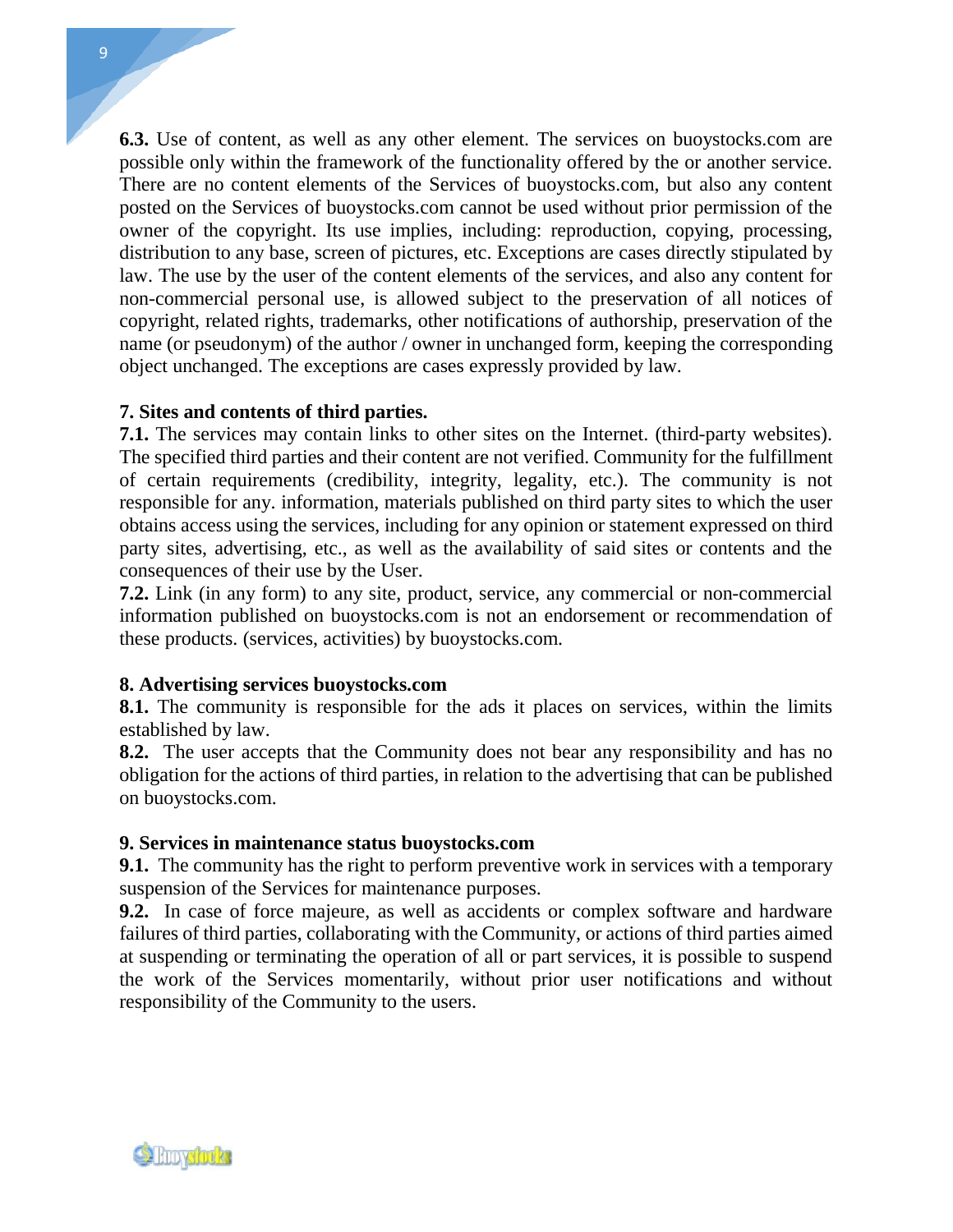**10. Feedback and processing of claims.**<br>**10.1.** A user who believes that their rights and the community can earl the corresponding and **10.1.** A user who believes that their rights and interests are violated, due to the actions of the community, can send the corresponding appeal. The handling of requests is handled by the Customer Service in accordance with the general procedure for the consideration of incoming applications. All appeals, including the work of the services, the user can send by our internal mail system within his BackOffice of the site https://buoystocks.com or in Format email by sending an email to: [support@buoystocks.com](mailto:support@buoystocks.com). The user and the community agree that all possible disputes about the Agreement will be resolved in compliance with the UNCITRAL Model Law on Electronic Commerce (1996).

**10.2.** All disputes between the parties to this Agreement are subject to suspension by correspondence and mandatory use agreements. Pre-trial order (claim). In case of failure to reach a settlement between the parties through negotiations for 60 (sixty) calendar days of receipt by the other party of the brief. claims, the dispute must be referred to any interested party in the court in the place of the Community (excluding the jurisdiction of any other court).

**10.3.** Acceptance by the court of any provision of the Agreement that is invalid or unenforceable does not imply nullity or impossibility of other provisions. **11. Modifications and supplements to the agreement.**<br> **10.3.** Acceptance by the court of any provision of the Aunenforceable does not imply nullity or impossibility of other Agreement.<br> **11. Modifications and supplements** 

Agreement.

**11.1.** This Agreement may be modified by the community without prior notice. Any change to an agreement unilaterally held by the community, celebrate from the day following the day of publication of such changes at https://buoystocks.com/ in the pages of the corresponding Service. The User agrees to independently verify the agreement on the subject of change, and the fact that the user has not been familiar with the actions. it may serve as a basis for the user not being able to comply with the obligations and a breach by the user of the restrictions established by this Agreement.

**11.2.** In case of adoption of regulatory legal acts by the authorities, affecting in whole or in part the functioning of https://buoystocks.com and community services it also reserves the right to make any changes in the operation of the Services and https://buoystocks.com/, aimed at aligning community activities with the new regulations.

**11.3.** The user has derech or refuse to accept changes and additions to the Agreement and/ or individual services is, which means a rejection e l user must use https://buoystocks.com and/or individual services and all d ights that were granted him previously.

### **1 2. Responsibility.**

The user understands and accepts that:

**12.1.** The community does not guarantee that the Services will meet all the user's requirements; will be provided continuously, quickly, reliably and free of errors; Results that can be obtained by the user will be accurate and reliable; quality of any product, information and other things obtained using the Services, will meet the user's expectations, and that all errors in the programs will be fixed. software services, computer programs for any provision of services. The operation of the Services is licensed to users in accordance with the principle of providing a non-exclusive license, ("AS IS"), without performance guarantees and technical support.